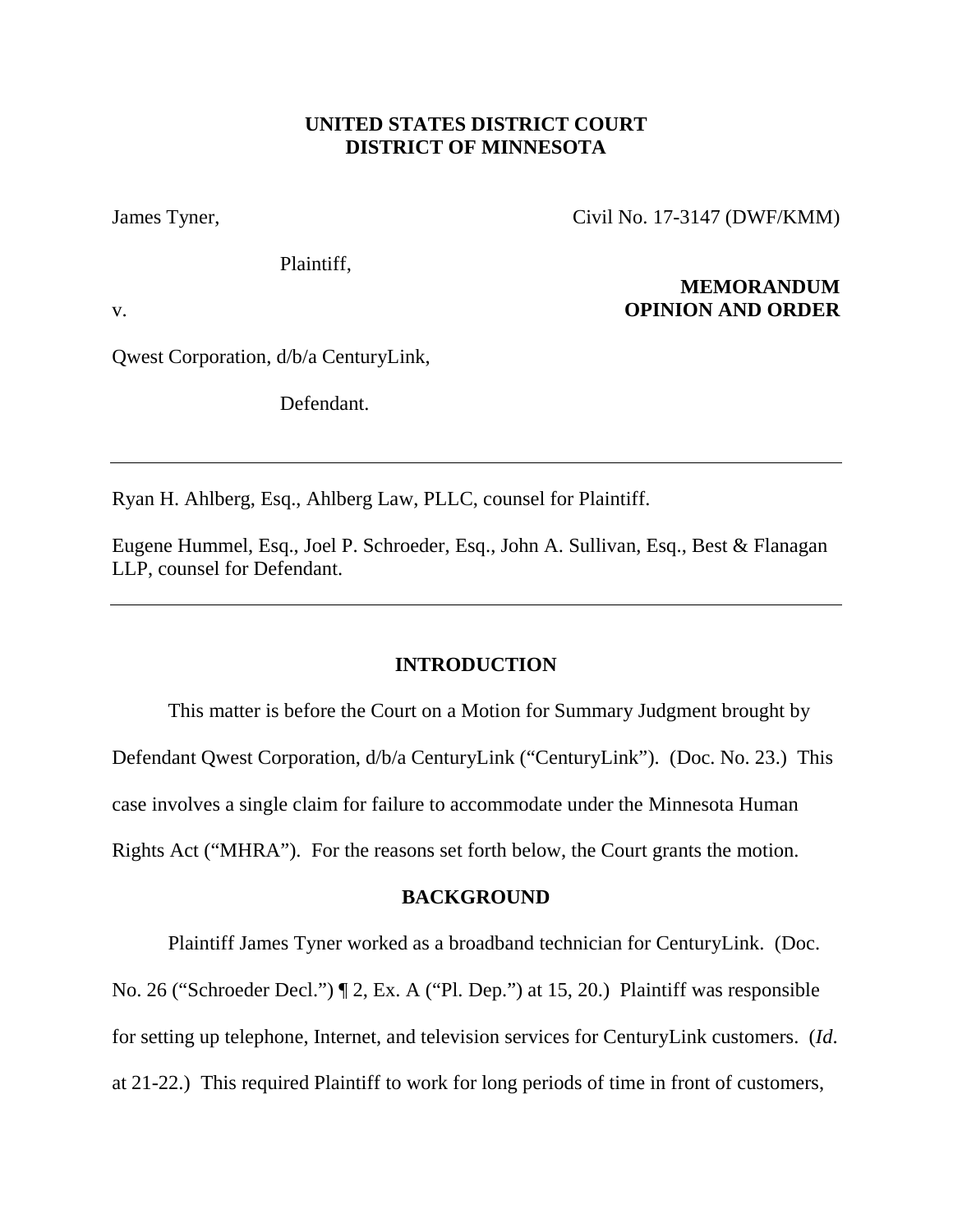travel to homes and businesses, occasionally work for hours at a time at a single location, and be courteous and respectful to customers and members of the public. (*Id*. at 21-24, 26, 30-31.) Plaintiff's territory was primarily located in South Minneapolis, Richfield, Bloomington, and Burnsville. (Doc. No. 28 ("Elwood Decl.") ¶ 4.) During all relevant times, Michael Elwood served as Plaintiff's supervisor. (Elwood Decl. ¶¶ 4, 5; Pl. Dep. at 47.) In addition, CenturyLink's local management team consisted of Elwood, Michael Winberg, and Timothy Buchholz. (Elwood Decl. ¶ 5.)

Plaintiff has diabetes, which sometimes causes him to have a sudden urge to urinate. Plaintiff testified that he carried a bottle in his CenturyLink van so that he could relieve himself. (Pl. Dep. at 89.) Plaintiff got the bottle from his doctor's office. (*Id*.) Despite carrying the bottle, Plaintiff testified that he had accidents on at least ten occasions while on the job. (*Id*. at 45.)

On the morning of January 11, 2017, Plaintiff was working at the City Limits Apartments in Southeast Minneapolis. (*Id*. at 67.) While driving the CenturyLink van into the parking lot, he experienced an urge to urinate. (*Id*.) Plaintiff maneuvered to park the van three separate times and ended up parking next to the apartment complex's manager, Brian Hamilton. Plaintiff then proceeded to urinate into a bottle. (*Id*. at 67-69; Schroeder Decl. ¶ 2, Ex. E ("Hamilton Dep.") at 18; *id*. ¶ 2, Ex. H at CTL 10, 12, 16.) Hamilton did not see Plaintiff's genitals, but he saw movements to suggest he was urinating in his van. (*Id*. at 18, 55.) When Plaintiff finished urinating, he noticed Hamilton waving, so Plaintiff rolled down his window. (Pl. Dep. at 69.) Hamilton, who was upset, introduced himself and asked Plaintiff for his supervisor's phone number. (*Id*.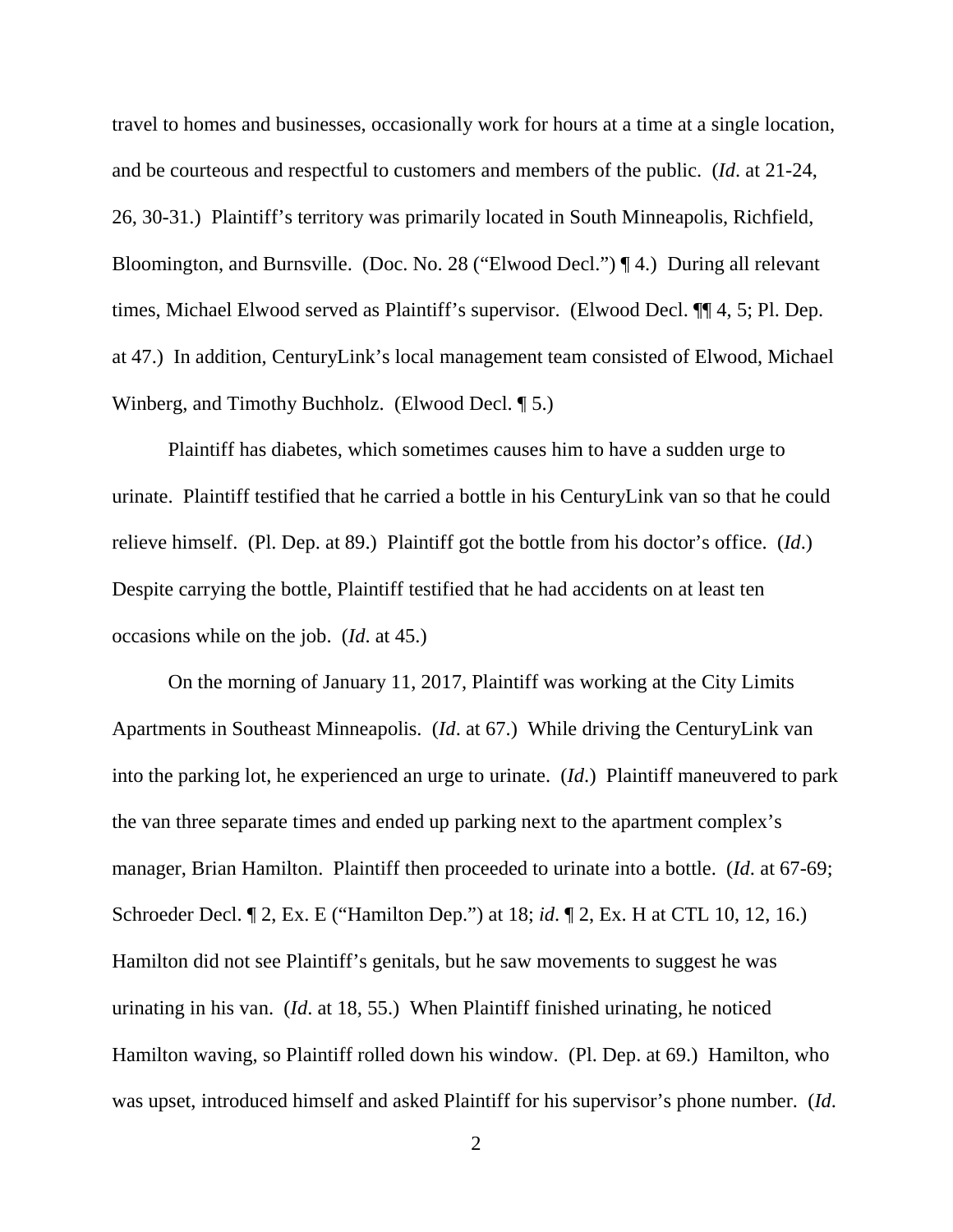at 69; Hamilton Dep. at 20.) Hamilton called Plaintiff's supervisor and left a message explaining the situation. (Schroeder Decl. ¶ 2, Ex. I.) Hamilton then refused to allow Plaintiff to enter the apartment complex to work, and Plaintiff called Elwood to explain the situation. (Pl. Dep. at 69-70.) That day, Plaintiff told Elwood that he was diabetic. (*Id*. at 72; Schroeder Decl. ¶ 2, Ex. K at CTL 1600; Elwood Decl. ¶ 6.) This was the first time Plaintiff notified Elwood of his condition. (Elwood Decl. ¶ 6.) Elwood expressed to Plaintiff that Plaintiff's behavior was "totally unacceptable." (Schroeder Decl. ¶ 2, Ex. K at CTL 1600-01.)

CenturyLink investigated the incident and, in doing so, collected a statement from Hamilton, Elwood's typed notes, and photographs of the parking lot. Elwood also conducted an "investigatory meeting," a process employed with CenturyLink's union workforce to investigate alleged misconduct. (Schroeder Decl. ¶ 2, Ex. G ("Elwood Dep.") at 12-13; Doc. No. 27 ("Moreno Decl.") ¶ 3.) At the meeting, Plaintiff testified that urinating in the bottle was his only option at the time and mentioned his diabetes as the reason for his behavior. (Schroeder Decl. ¶ 2, Ex. H at CTL 10, 12 ("[B]eing a diabetic at the time it was my only behavior available.")

On January 27, 2017, the CenturyLink management team conducted a "case call" to discuss Plaintiff's conduct. (Schroeder Decl. ¶ 2, Ex. M ("Buchholz Dep.") at 7-8.) The team determined that Plaintiff's conduct was unacceptable and in violation of CenturyLink's Code of Conduct and Employee Handbook and that termination was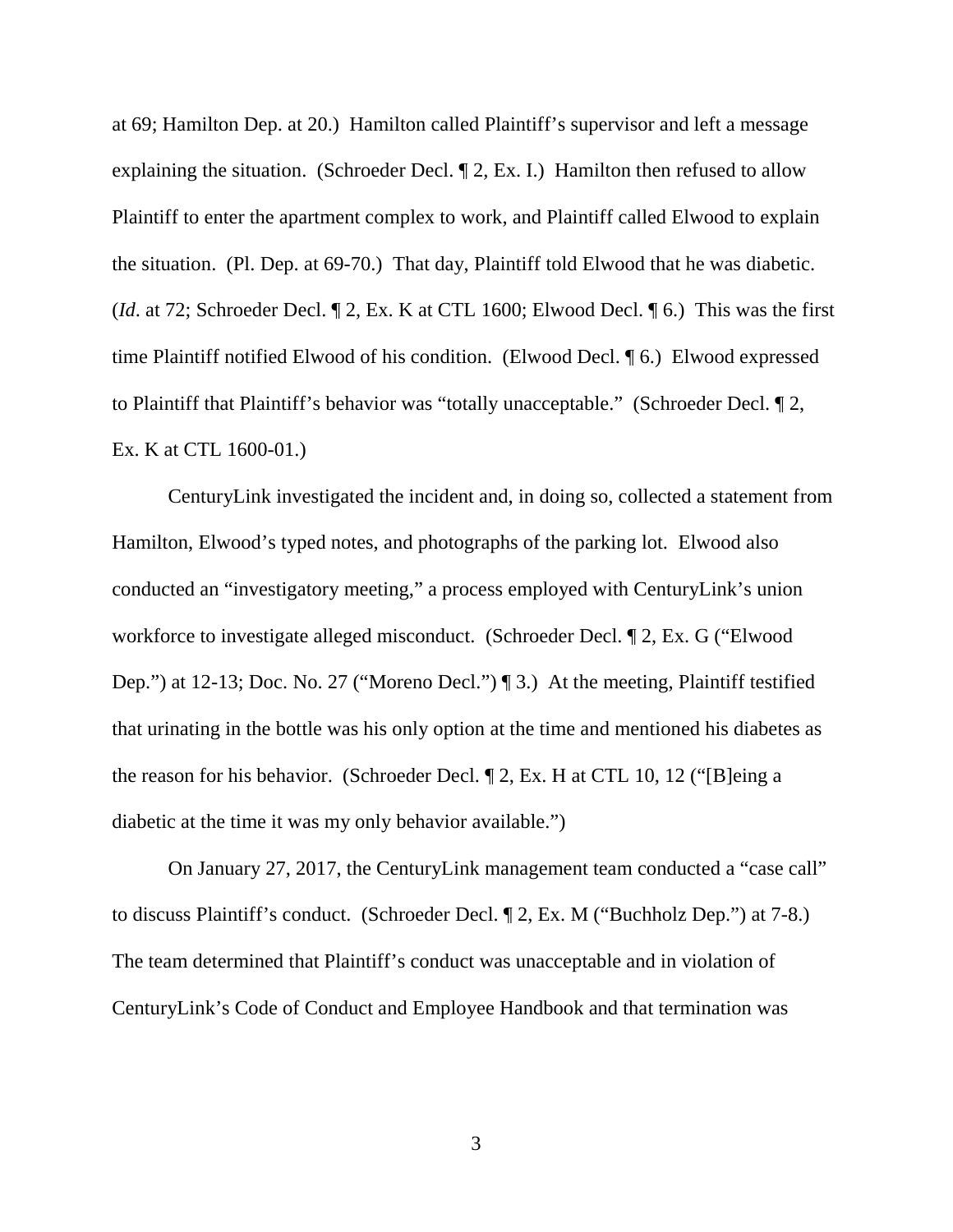justified. (*Id.* at 12-13.)<sup>1</sup> On February 1, 2017, Winberg and Elwood met with Plaintiff and his Union representative to terminate Plaintiff's employment. (Elwood Decl. ¶ 7; Schroeder Decl. ¶ 2, Ex. P.)

On June 19, 2017, Plaintiff brought this case in state court. (Doc. No. 1 ("Compl.").) CenturyLink removed the case on July 20, 2017 based on diversity jurisdiction. (Compl., Ex. 1.) Plaintiff originally asserted three causes of action: (1) failure to accommodate under the MHRA; (2) reprisal under the MHRA; and (3) discriminatory discharge under the MHRA. CenturyLink moved for summary judgment on all counts. (Doc. No. 25.) Plaintiff has since agreed to the dismissal of his reprisal and discrimination claims. (Doc. No. 30 at 1.) Therefore, the single remaining claim is for failure to accommodate under the MHRA.

# **DISCUSSION**

# **I. Legal Standard**

Summary judgment is appropriate if the "movant shows that there is no genuine dispute as to any material fact and the movant is entitled to judgment as a matter of law." Fed. R. Civ. P. 56(a). Courts must view the evidence and all reasonable inferences in the light most favorable to the nonmoving party. *Weitz Co., LLC v. Lloyd's of London*, 574

<sup>&</sup>lt;sup>1</sup> CenturyLink's Code of Conduct requires employees to conduct themselves in a responsible, respectful and honest manner, act professionally, and to behave in a manner above reproach. (Schroeder Decl. ¶ 2, Exs. B-D at CTL 1207, 1245-46, 1273.) And while the Code of Conduct does not specifically indicate that urinating in view of member of the public is prohibited, the Code "covers a broad range of subjects" and provides that "it cannot possibly address every question . . . or situation." (*Id*. at 1199.)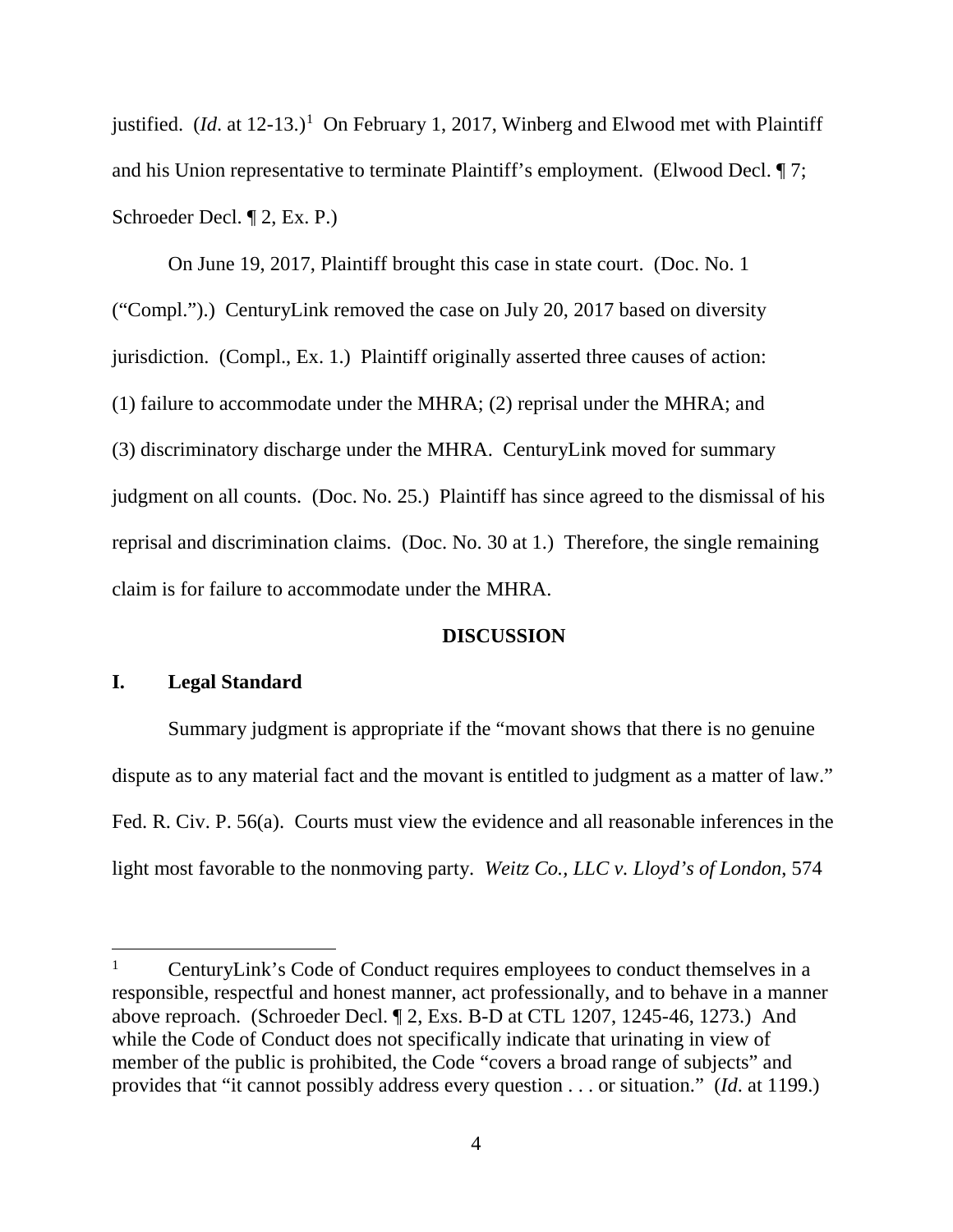F.3d 885, 892 (8th Cir. 2009). However, "[s]ummary judgment procedure is properly regarded not as a disfavored procedural shortcut, but rather as an integral part of the Federal Rules as a whole, which are designed 'to secure the just, speedy, and inexpensive determination of every action.'" *Celotex Corp. v. Catrett*, 477 U.S. 317, 327 (1986) (quoting Fed. R. Civ. P. 1).

The moving party bears the burden of showing that there is no genuine issue of material fact and that it is entitled to judgment as a matter of law. *Enter. Bank v. Magna Bank of Mo.*, 92 F.3d 743, 747 (8th Cir. 1996). The nonmoving party must demonstrate the existence of specific facts in the record that create a genuine issue for trial. *Krenik v. Cty. of Le Sueur*, 47 F.3d 953, 957 (8th Cir. 1995). A party opposing a properly supported motion for summary judgment "may not rest upon mere allegation or denials of his pleading, but must set forth specific facts showing that there is a genuine issue for trial." *Anderson v. Liberty Lobby, Inc.*, 477 U.S. 242, 256 (1986).

#### **II. Failure-to-Accommodate Claim**

In Count I, Plaintiff alleges a claim for failure to accommodate under the MHRA. The MHRA requires employers to "make reasonable accommodation to the known disability of a qualified disabled person." Minn. Stat. § 363A.08, subd. 6(a). To establish that an employer failed to accommodate a disability, a plaintiff must establish: (1) he is qualified disabled person; (2) the employer knew of his disability; and (3) the employer failed to make reasonable accommodation to the known disability. *See Peebles v. Potter*, 354 F.3d 761, 766-67 (8th Cir. 2004) (explaining that the known disability triggers the duty to reasonably accommodate); *see also, e.g.*, *Jacobson v. Allina Health* 

5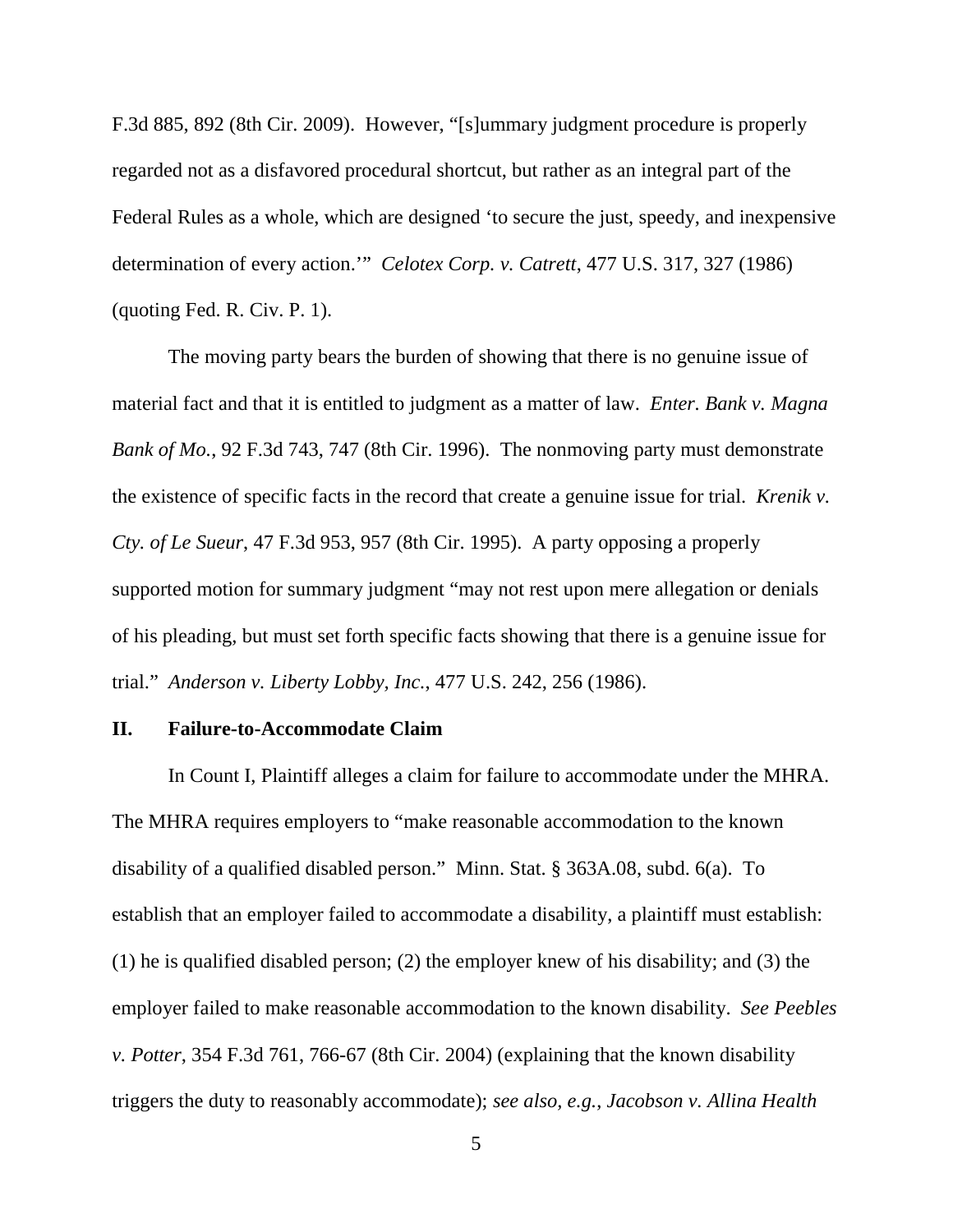*Sys.*, Civ. No. A08-1356, 2009 WL 1444156, at \*5 (Minn. Ct. App. May 26, 2009) (unpublished). An employee is qualified for a position if he can perform the essential functions of the position with or without a reasonable accommodation. *See Scruggs v. Pulaski Cty., Ark*., 817 F.3d 1087, 1092 (8th Cir. 2016). 2

Here, Plaintiff claims that CenturyLink failed to accommodate his disability by: (1) failing to allow him to use a Brief Relief bag<sup>3</sup> or adult undergarments while on duty; and (2) failing to engage in the interactive process. (Compl.  $\parallel$  30; Doc. No. 30 at 4-5.)<sup>4</sup> CenturyLink argues that Plaintiff's claim fails on three separate grounds: (1) Plaintiff was not a qualified disabled person; (2) even if he was, Plaintiff did not request an accommodation; and (3) to the extent that Plaintiff requested an accommodation, it was a prospective request that is not protected under the MHRA.

First, the Court examines whether Plaintiff requested an accommodation. The parties agree that such a request is a required element of Plaintiff's claim. In his Complaint, Plaintiff alleges that he requested that he be able to use a Brief Relief bag or a similar urinal. (Compl. ¶ 30.) The record demonstrates that Plaintiff told his supervisor that he needs to urinate frequently and suddenly, and that he uses a urinal because of his

In applying the MHRA, the Court looks to federal caselaw interpreting similar language in federal anti-discrimination statutes. *See, e.g.*, *Lang v. City of Maplewood*, 574 N.W.2d 451, 453 (Minn. App. 1998).

<sup>&</sup>lt;sup>3</sup> A Brief Relief bag is a disposable urinal bag. (Compl.  $\P$  11.)

<sup>4</sup> CenturyLink argues that the MHRA does not require employers to engage in the interactive process. Plaintiff has not addressed this portion of his failure-to-accommodate claim in his opposition. Therefore, the Court considers it abandoned.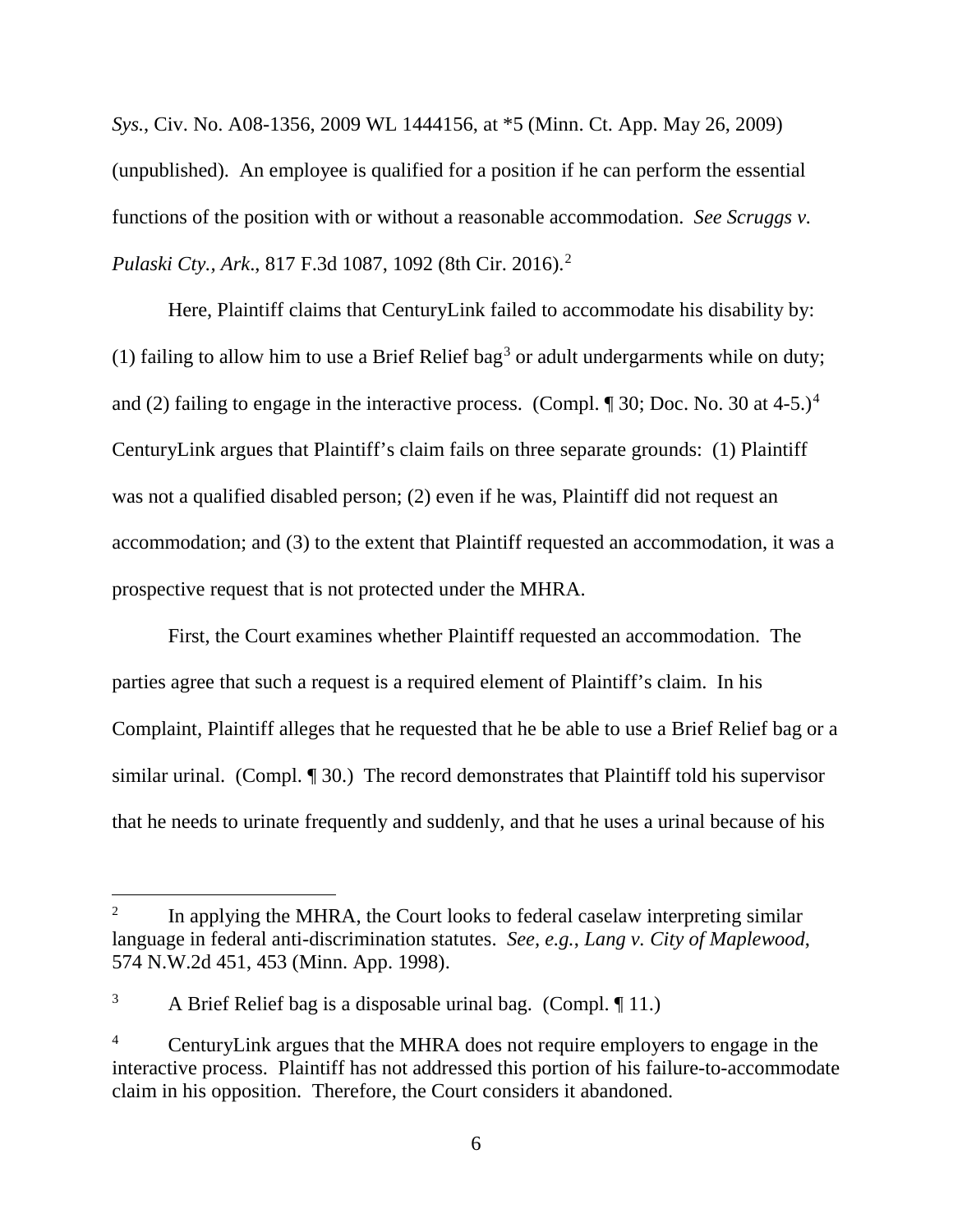sudden urges to urinate. He was not, however, requesting an accommodation. Instead, Plaintiff was explaining why he urinated in a bottle. *See, e.g.*, *Siefkin v. Vill. of Arlington Heights*, 65 F.3d 664, 666 (7th Cir. 1995) (explaining that asking for a second chance is not an accommodation); *Rasmussen v. Jerry's Enters., Inc.*, Civ. No. 07-1730, 2008 WL 11349805, at \*9 (D. Minn. Sept. 2, 2008) (granting summary judgment on retaliation claim; noting that informing an employer of a disability is not, in and of itself, a request for an accommodation).

Second, even if Plaintiff could point to record evidence that he requested permission to use a Brief Relief bag as an accommodation to his disability, there is simply no evidence that the use of such a bag would have accommodated Plaintiff's condition and allowed Plaintiff to perform the essential functions of his job. The record demonstrates that as a broadband technician, Plaintiff was required to work in public for extended periods of time. The use of a Brief Relief bag would not have allowed Plaintiff to perform his job any more than Plaintiff's use of the bottle to urinate. The availability of a Brief Relief bag would not have prevented Plaintiff from relieving himself in public when he had a sudden urge to urinate—it would simply change the vessel into which Plaintiff would relieve himself. Indeed, these bags are generally used by technicians who do not work in public spaces. (*See, e.g.*, Schroeder Decl. ¶ 2, Ex. M ("Buchholz Dep.") at 15, 18 (testifying that the bags are used by employees who, for example, work in a utility hole).)

Plaintiff also argues that he could perform the job if he could wear adult undergarments. However, there is no record evidence that he ever made such a request.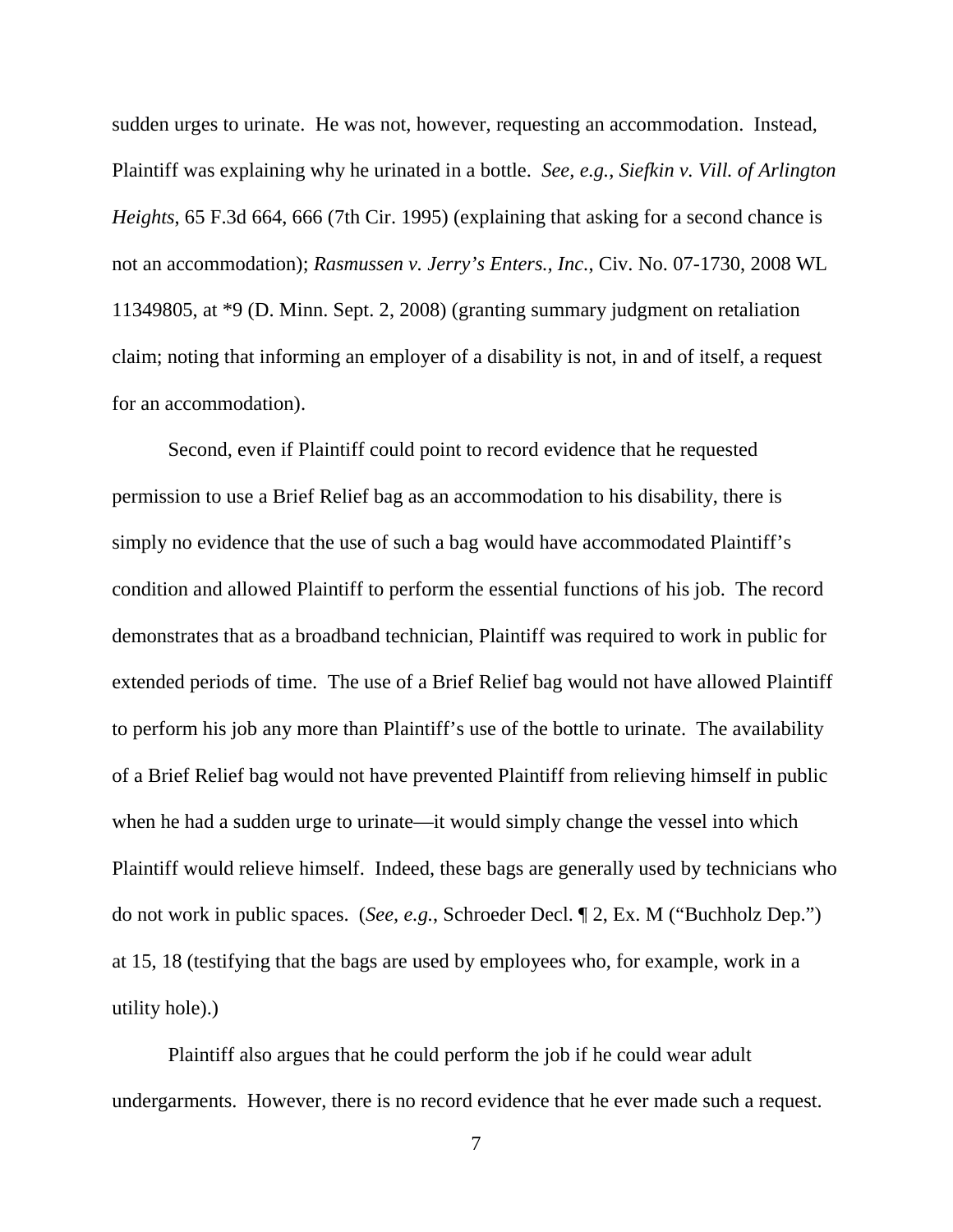Moreover, a request to wear adult undergarments is not a request for an accommodation because the use of such undergarments would be a matter within Plaintiff's personal control and would not have required approval by CenturyLink. *See Hill*, 181 F.3d at 894. Indeed, in his deposition, Plaintiff acknowledged that he could have worn adult undergarments on the day of the incident, but that he did not do so because he did not feel comfortable wearing them. (Pl. Dep. at 53-54, 189-90.) He also acknowledged that he did not need CenturyLink's permission to wear them. (*Id*. at 189.)

Third, even if Plaintiff's comments could be construed as a request for an accommodation, the request was untimely. The record demonstrates that Plaintiff did not inform his supervisor at CenturyLink of his diabetes and urges to urinate until *after* the January 11, 2017 incident. (Doc. No. 25 at 11; Doc. No. 30 at 6.) This timing is fatal to his claim. *See, e.g.*, *See Hill v. Kan. City Area Transp. Auth.*, 181 F.3d 891, 894 (8th Cir. 1999) (noting that a request for accommodation that occurred after a work violation was untimely). An employer is not required to excuse past workplace misconduct even if it is the result of an employee's disability. *See id*. at 894 (8th Cir. 1999) ("Hill did not request a disability accommodation, she asked for a second chance to better control her treatable medical condition.").

Finally, Plaintiff suggests that his conduct in urinating in view of a customer is not explicitly prohibited by CenturyLink's policies, and therefore, that a jury should decide if Plaintiff should have known that his conduct would result in termination. The Court disagrees. CenturyLink's decision to prohibit employees who operate in public